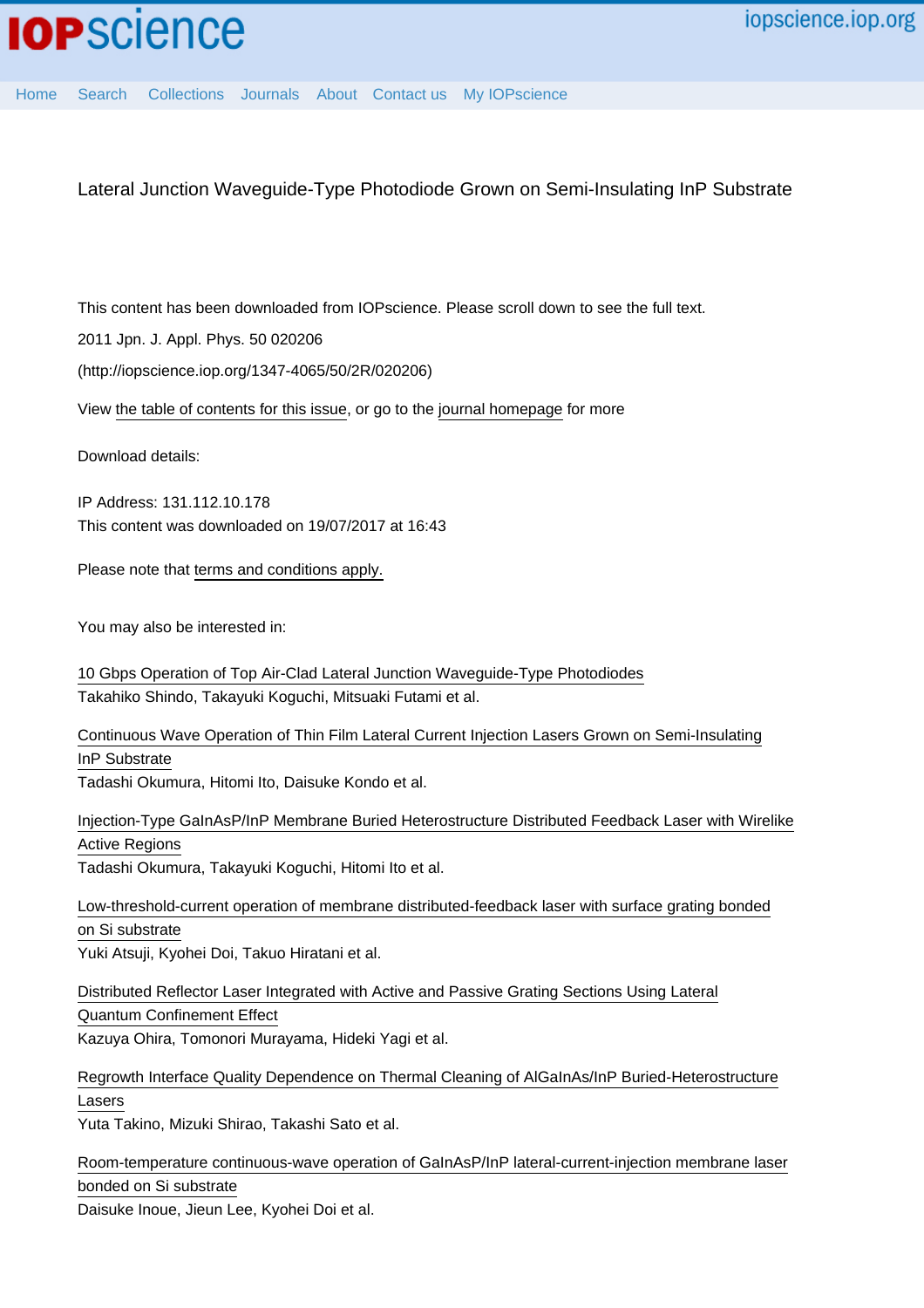## Lateral Junction Waveguide-Type Photodiode Grown on Semi-Insulating InP Substrate

Tadashi Okumura<sup>1</sup>, Daisuke Kondo<sup>1</sup>, Hitomi Ito<sup>1</sup>, SeungHun Lee<sup>1</sup>, Tomohiro Amemiya<sup>2</sup>, Nobuhiko Nishiyama<sup>1</sup>, and Shigehisa Arai<sup>1,2</sup>

<sup>1</sup>Department of Electrical and Electronic Engineering, Tokyo Institute of Technology, Meguro, Tokyo 152-8552, Japan <sup>2</sup>Quantum Nanoelectronics Research Center, Tokyo Institute of Technology, Meguro, Tokyo 152-8552, Japan

Received July 20, 2010; accepted December 3, 2010; published online February 7, 2011

A lateral junction waveguide-type GaInAsP/InP photodetector was fabricated on a semi-insulating InP substrate by two-step organometallic vapor-phase epitaxy (OMVPE) regrowth. Responsivities of 0.9 A/W at 1500 nm and 0.27 A/W at 1550 nm were obtained. A 3-dB bandwidth of 6 GHz and 6-Gbps error-free operation under non-bias conditions were achieved with a stripe width of 1.4 um and a device length of 220 um.  $\circledcirc$  2011 The Japan Society of Applied Physics

**Photonic integrated circuits (PICs) with low power consumption and a highly functional optical network** have attracted considerable interest in the fields of communication and device research <sup>1)</sup> The optical linking consumption and a highly functional optical network have attracted considerable interest in the fields of communication and device research.<sup>1)</sup> The optical linking instead of conventional electrical wire for data transmission is promissing for realizing high speed computing system like chip to chip or board to board communication in near future.<sup>[2\)](#page-3-0)</sup> For example, it is believed that very soon the limiting factor for very large-scale integration (VLSI) will be wiring, and not logic devices. Signal delay, power consumption, crosstalk, and other factors will present serious problems in designing the entire system. In order to apply semiconductor photonic devices to an optical interconnection with a short length, a low-power-consumption driving technology and a small footprint could be important requirements.<sup>[3\)](#page-3-0)</sup> High-index-contrast waveguides have attracted considerable attention for use in compact and low-power PICs that have a high degree of integration.<sup>[4,5\)](#page-3-0)</sup>

We proposed semiconductor membrane-based waveguide devices with strong optical-field confinement in the core layers along the vertical direction to achieve low threshold and high efficiency operation as well as relatively small footprint.[6\)](#page-3-0) Low-threshold-power (0.34 mW) operation of a membrane distributed feedback (DFB) laser was confirmed under room-temperature continuous-wave (RT-CW) optical pumping.<sup>[7\)](#page-3-0)</sup> However, an electrical drive system for membrane-based photonic devices has not been realized thus far because low index cladding layer materials such as dielectric or air are insulator, we cannot inject current through such cladding layers with a conventional vertical pn junction structure in the membrane layers. Since the lateral current injection (LCI) structure, reported for devices with thick (1  $\mu$ m) current-guiding layers,<sup>[8\)](#page-3-0)</sup> appears promising for membrane-based photonic devices, we introduced an LCI buried heterostructure (BH) into a thin-core (only 400 nm) GaInAsP laser grown on a semi-insulating (SI) InP sub-strate.<sup>[9\)](#page-3-0)</sup> Thus far, RT-CW operation has been demonstrated with a threshold current of 11 mA and a differential quantum efficiency of 33%. Toward the PICs with the membranebased photonic devices, a lateral junction waveguide-type photodiode, which consists of similar structures and is suitable for monolithic integration with membrane lasers, will be desired. Although a 1-Gbps eye opening with a thick current-guiding LCI structure has been reported, $10$ ) further investigation and improvement of device characteristics is required for high-speed on-chip optical interconnection.



Fig. 1. (Color online) Schematic structure and SEM top view of fabricated device.

In this letter, we report the fundamental properties of a lateral junction waveguide-type photodiode with thin current injection layer.

The schematic structure and a scanning electron microscope (SEM) top view of the fabricated device are shown in Fig. 1. First, a wafer with undoped GaInAsP core layers consisting of five quantum wells (QWs,  $Ga_{0.22}In_{0.78}As_{0.81}$ - $P_{0.19}$ , 6 nm thick), barriers  $(Ga_{0.26}In_{0.74}As_{0.49}P_{0.51}$ , 10 nm thick), and optical confinement layers (OCLs,  $Ga<sub>0.21</sub> In<sub>0.79</sub>$ - $As<sub>0.46</sub>P<sub>0.54</sub>$ , 145-nm-thick OCLs on both sides), was prepared by organometallic vapor-phase epitaxy (OMVPE) on an Fedoped SI-InP substrate. Then, the lateral junction structure was fabricated by reactive ion etching (RIE) and two-step OMVPE selective area growth, using a previously reported method. $9$ 

A cleaved device with a length and a stripe width  $(W<sub>s</sub>)$  of  $220$  and  $1.4 \mu m$ , respectively, was used for measurements. Under the assumption confinement factor of a 5% into the five-QWs and an absorption coefficient of  $5000 \text{ cm}^{-1}$  at a wavelength of 1500 nm, most of the light input propagating in this waveguide could be absorbed. Figure 2 shows the voltage–current characteristic after the device was mounted on a AlN sub-mount for high-speed measurement. The differential resistance at the forward bias region of  $34 \Omega$  is mainly due to the sheet resistance of the p-InP layer. The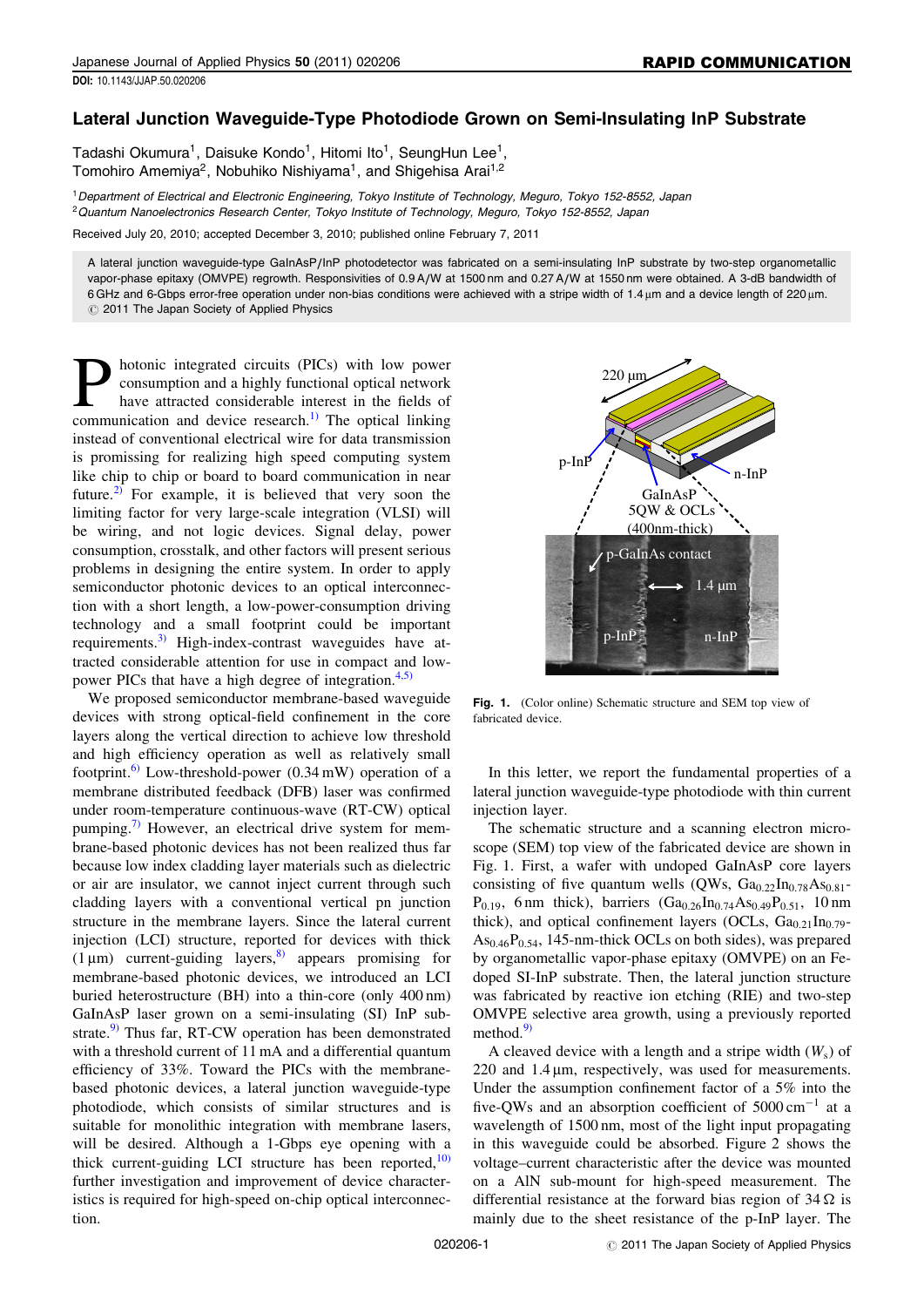

**Fig. 2.** (Color online) Measured  $I-V$  curve of lateral junction waveguidetype diode.



**Fig. 3.** Spectral response of photocurrent for input power  $P_{in}$  of 0.85 mW.

dark current at  $-2$  V was 660 nA (220 mA/cm<sup>2</sup>), which is not sufficiently low for the device size.

The spectral response of the photocurrent, as shown in Fig. 3, was measured using tunable lasers and a polarization controller to couple only transverse-electric (TE)-polarized light through a lensed fiber with a coupling loss of 3.7 dB. The incident optical power,  $P_{\text{in}}$ , was fixed at  $2 \text{ mW}$ , and the  $P_{\text{in}}$  coupled to the waveguide was estimated to be around 0.85 mW. Since the device length was sufficiently long, the responsivity was estimated to be 0.9 A/W (a quantum efficiency of 72%) at 1500 nm and 0.27 A/W at 1550 nm. Figure 4 shows the incident power dependence of photocurrent,  $I_{ph}$ , at a 1500-nm wavelength, and bias conditions of 0,  $-1$ , and  $-2V$ . Saturation of the photocurrent due to carrier accumulation was observed under the bias conditions of 0 and  $-1$  V. Transverse-magnetic (TM)-mode response was measured to be 0.65 A/W around 1520-nm wavelength, which is lower than the responsivity for TE mode because of the compressively strained quantum wells.

High-speed measurements were performed at a 1550-nm wavelength due to the limitation of our performance tester. An electrical signal from a network analyzer was converted into a light signal with a network performance tester in which a LN modulator and a 1550-nm-wavelength DFB laser were installed, then the light signal was converted into an electrical signal by the lateral junction photodiode. The signal calibration of the  $S_{21}$  characteristics of the network analyzer



Fig. 4. (Color online) Photocurrent against incident power at 1500 nm for different bias voltages.



Fig. 5. (Color online) Frequency response of lateral junction waveguidetype photodiode at bias voltages of 0 and  $-2$  V.

was performed with consideration for the characteristics of the electrical cable. Current–voltage conversion was performed at an internal impedance of 50  $\Omega$  using the network analyzer. Figure 5 shows the frequency response of the device, in which the reduction of the response on the lowfrequency side  $(<1$  GHz) might be due to a mismatch between the impedance of the device on the submount and the measurement setup. Because the submount didn't contain a  $50 \Omega$  load resistance parallel to the photodiode for an impedance matching, the output impedance at low-frequency was dominated by reverse-biased resistance ( $> M\Omega$ ) of the photodiode. The 3-dB bandwidth was observed to be 6 and 7.5 GHz under the bias conditions of 0 and  $-2$  V, respectively. The speed of the device was considered to be limited by the carrier transit time  $(t<sub>tr</sub>)$  in the absorption layer, because the RC time constant was not large due to lower capacitance ( $C = 20$  fF), as compared to that in a vertical pn junction structure.<sup>[8,11\)](#page-3-0)</sup> Figure 6 shows that the calculated bandwidth dependence is limited by the transit time of holes as a function of the applied electric field.<sup>[12\)](#page-3-0)</sup> Although the bandwidth can be increased by applying the bias voltage, at a certain point the carrier velocity becomes saturated. In this calculation, the saturation velocity of holes of GaInAs was assumed to be  $6.0 \times 10^6$  cm/s.<sup>[13\)](#page-3-0)</sup> To obtain a bandwidth larger than 15 GHz, the width of the waveguide must be as